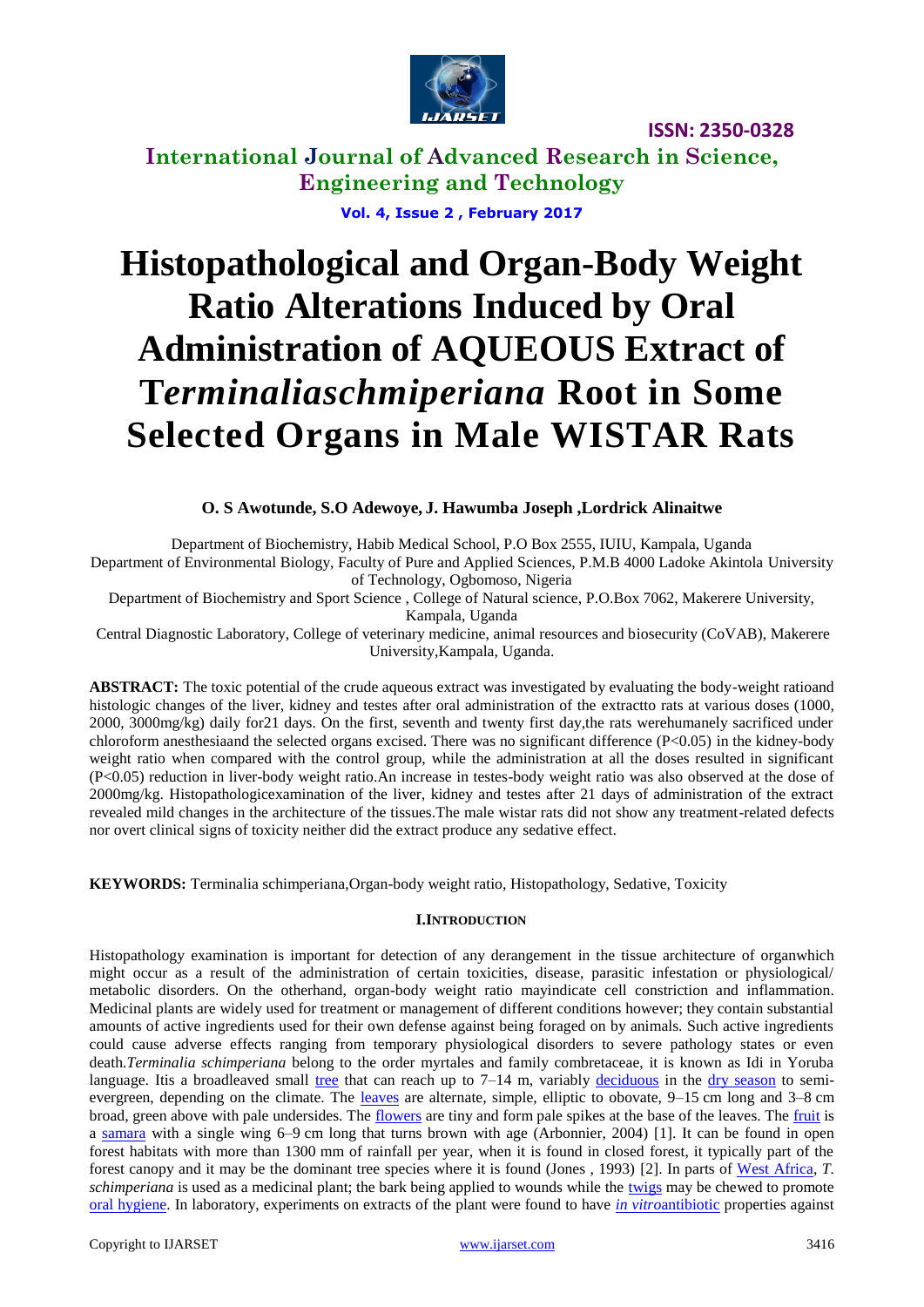

**ISSN: 2350-0328**

# **International Journal of Advanced Research in Science, Engineering and Technology**

# **Vol. 4, Issue 2 , February 2017**

*[Staphylococcus](http://en.wikipedia.org/wiki/Staphylococcus)*(Akande and Hayashi, 1998) [3]. The plant extract has been found to also have [antifungal](http://en.wikipedia.org/wiki/Antifungal_drug) properties *in vitro* (Batawila, 2005) [4]. From part of this present study,the plant was found to increase testosterone level, improve sexual motivation and performance in adult male rats. In this present study, the changes in Organ-body weight ratio and histologyof liver, kidney and testes following oral administration of aqueous extract of *Terminalia schimperiana* root wasinvestigated in male wistar rats.

## **II. MATERIALS AND METHODS**

The roots of *Terminalia schimperiana* were collected from Oko, Irepodun local government area of Kwara state in Nigeria. Identification and authentication of plant was carried out at the botany unit of the department of pure and applied biology, Ladoke Akintola College of science and technology, Ogbomoso.The roots of *Terminalia schimperiana*  plant wereharvested, cleaned, cut into fine pieces and oven- dried at  $40^{\circ}$ C. The dried pieces were then pulverized into powder using an electric grinder. 200g of the powder was percolated in 2000ml of distilled water with constant shaking for 48hrs at room temperature. The extract was filtered with Whatman No.1 filter paper, the filtrate lyophilized and the percentage yield calculated. The resultant yield was reconstituted in distilled water to give the required doses of 1000, 2000 and 3000mg/kg body weight used in this study.Male white albino rats (*Rattus novergicus*) weighing between 250- 280 g, were obtained from the Animal Holding Unit of the Department of Biochemistry, Makerere, Kampala, Uganda.

 **A. Experimental design:** For the histopathology studies, male rats were randomly grouped into four groups of 15 animals each. One group served asa control while each of the three remaining groups was administered with one of the doses 1000, 2000, 3000 mg/kg body weight once daily for 21 days. The control received 1.0mlof the vehicle (distilled water) and was treated exactly like the test groups. The experimental rats were allowed free access to rat pellets and water after the daily dose of the extract/distilled water. The rats were sacrificed after 1, 7 and 21 days of oral administration, the selected organs removed and histopathology examinationcarried out on liver, kidney and testes.

**B. Determination of Organ-body weight ratio:** In order to ascertain the changes in the organ sizes after administration of the extract, the animals was weighed before sacrifice and after sacrifice, the organs of interest were excised and weighed after blotting each in tissue paper to remove blood and water (Yakubu,2006) [5]. The weights were noted and the organ-body weight ratio was calculated using the expression:

Organ-body weight ratio  $=$  Weight of the organ

Weight of the animal

**C. Histopathology of the tissues:** Following necropsy, the liver, kidneys and gonads were collected into 10% neutral buffered formalin for 72 hours. The tissues were then grossed and processed on a 13 hour 25 minutes schedule in anauto-processing machine (SLEE MTP, German). The processed tissues were embedded and thin sections (4um) made using a rotary microtome (SLEE CUT 4092, German). Sections were stained in Mayers Hematoxylin andEosinaccording to the methods described by Suvarna et al. (2013) [6] and mounted in Distrene plasticizer xylene (DPX).

**D. Evaluation of sedative activity**: The evaluation of the sedative activity on the Wistar rat was done using the rat hole-board technique. Randomly selected male rats were treated orally with 1ml of the extract at various dosages, three hours later the rats were placed individually on a center of rat hole-board and given a 7.5 min trial period. The number of head dips, rears, locomotive activity and the number of fecal boluses produced was recorded. The time per head drop was then calculated

(Ratnasooriya and Dharmasiri, 2000) [7].

**E. Evaluation of Adverse effect:** To discover the adverse effect of the extract after administration, all the treated rats were observed at least once daily for food and water intake changes and any overt signs of toxicity such as salivation, ptosis, rhinorrhea, squinted eyes, writhing, and convulsions, tremors, yellowing of fur, lachrymation and loss of hair. Stress (such as erection of fur) and changes in behavior (such as spontaneous movements in the cage, climbing, cleaning of face, non-genital self-grooming).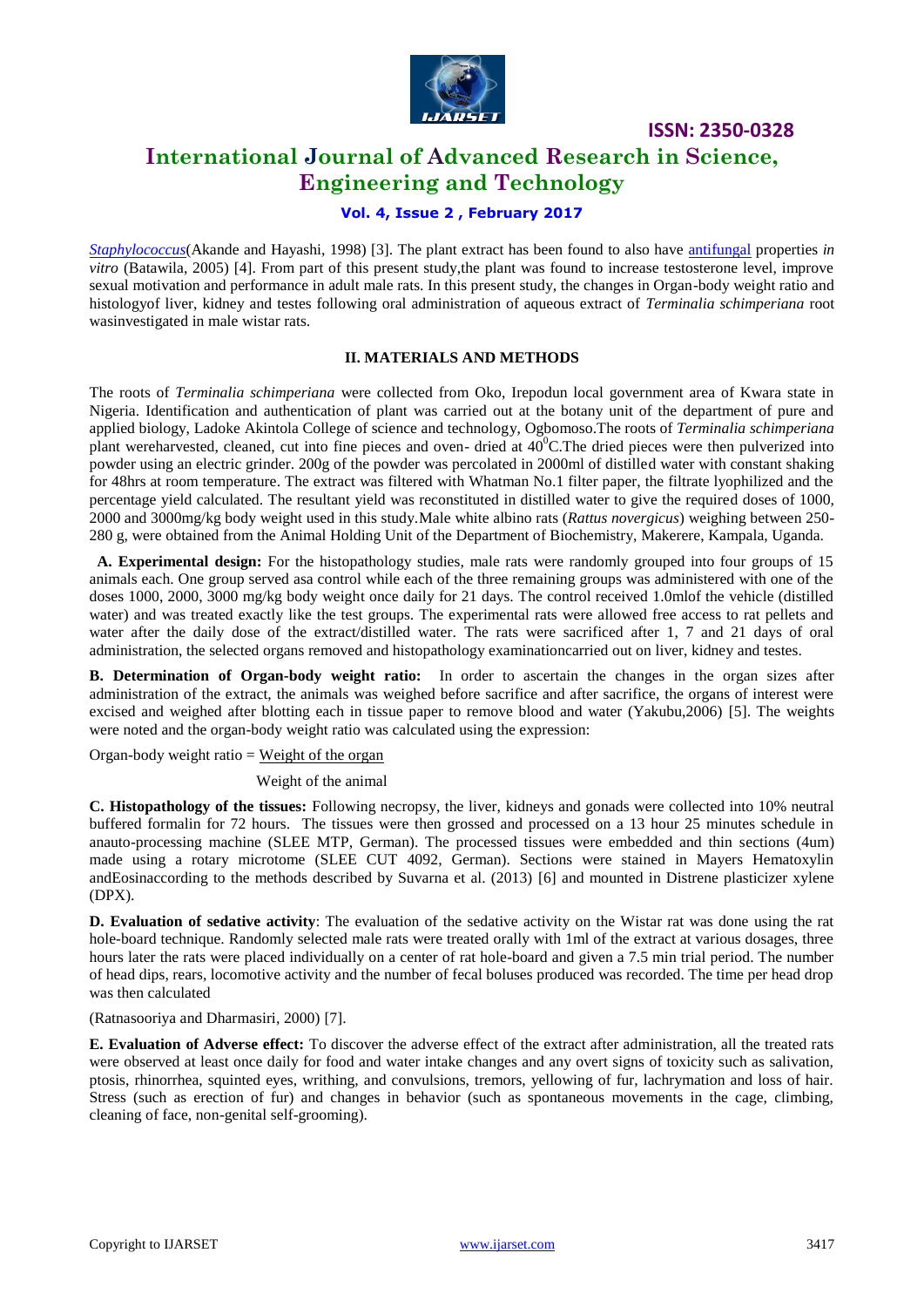

# **ISSN: 2350-0328 International Journal of Advanced Research in Science, Engineering and Technology**

# **Vol. 4, Issue 2 , February 2017**

**F. Statistical analysis**: Data was expressed as the mean of five replicates ±SD. Means was analyzed using a one-way analysis of variance (ANOVA) and complimented with student's *t-test*. Post-test analysis was carried out using Turkey's multiple comparison test to determine significant differences in all parameters. All the statistical analysis was done using IBM SPSS statistics 20 while the graphs was plotted with Excel program. Differences with values of P< 0.05 was considered statically significant.

#### **III. RESULTS**

#### **G. Toxicity of the crude extract on Organ - body weight ratio**



Fig 1; Effect of administration of aqueous extract of *Terminalia schimperiana* root (1000,2000, 3000mg/Kg body weight) on male rat organ -body weight ratio.

Group A (control) was orally administered with 1ml of the vehicle,groups B, C and D were orally administered with 1ml of the extract (1000,2000,3000mg/Kg body weight) respectively once daily at 24hr interval for 21 days. The organ -body weight ratio was determined by the ratio of weight of the rat before sacrifice and the weight of the organ after the sacrifice. Data is expressed as the mean of five replicates  $\pm SD$  (n=5). Means were analyzed to determine significant differences in all parameters (one-way analysis of variance (ANOVA) and Turkey's multiple comparison tests). Vertical bars show standard errors of the mean. All differences are significant at P<0.05.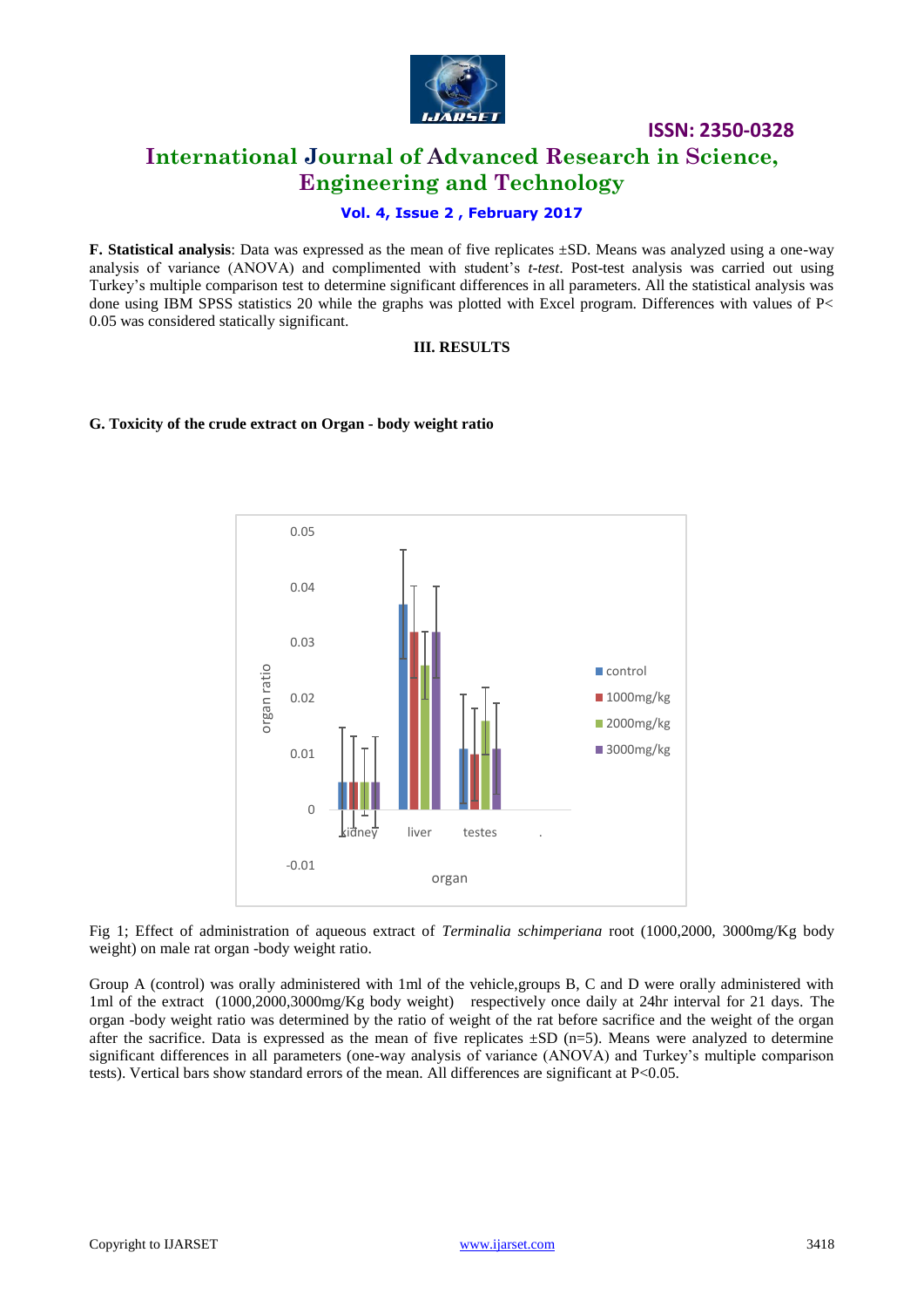

# **ISSN: 2350-0328 International Journal of Advanced Research in Science, Engineering and Technology**

# **Vol. 4, Issue 2 , February 2017**

# **H. HISTOPATHOLOGY**



**Plates a- i (x10)**: Mild to moderate histological changes were noticed in the kidney, liver and testes as compared to the respective controls in plates **a**, **b** and **c**. In the liver, mild to moderate, perivascular mononuclear cell infiltration (plate **d**) and focal areas of necrosis (plate **g**) were seen at all doses. The kidneys were congested at low dose (1000mg/kg). At doses of 2000 and 3000mg/kg, mild hemorrhages (plate **e**) and focal renal tubular degeneration (plate **h**) was observed in the kidney sections. A dose dependent testicular atrophy was observed at all doses (plate **f**). Additionally, there was marked increase in interstitial spaces and eosinophilic cellular infiltration at doses of 2000 and 3000mg/kg (plate **i**).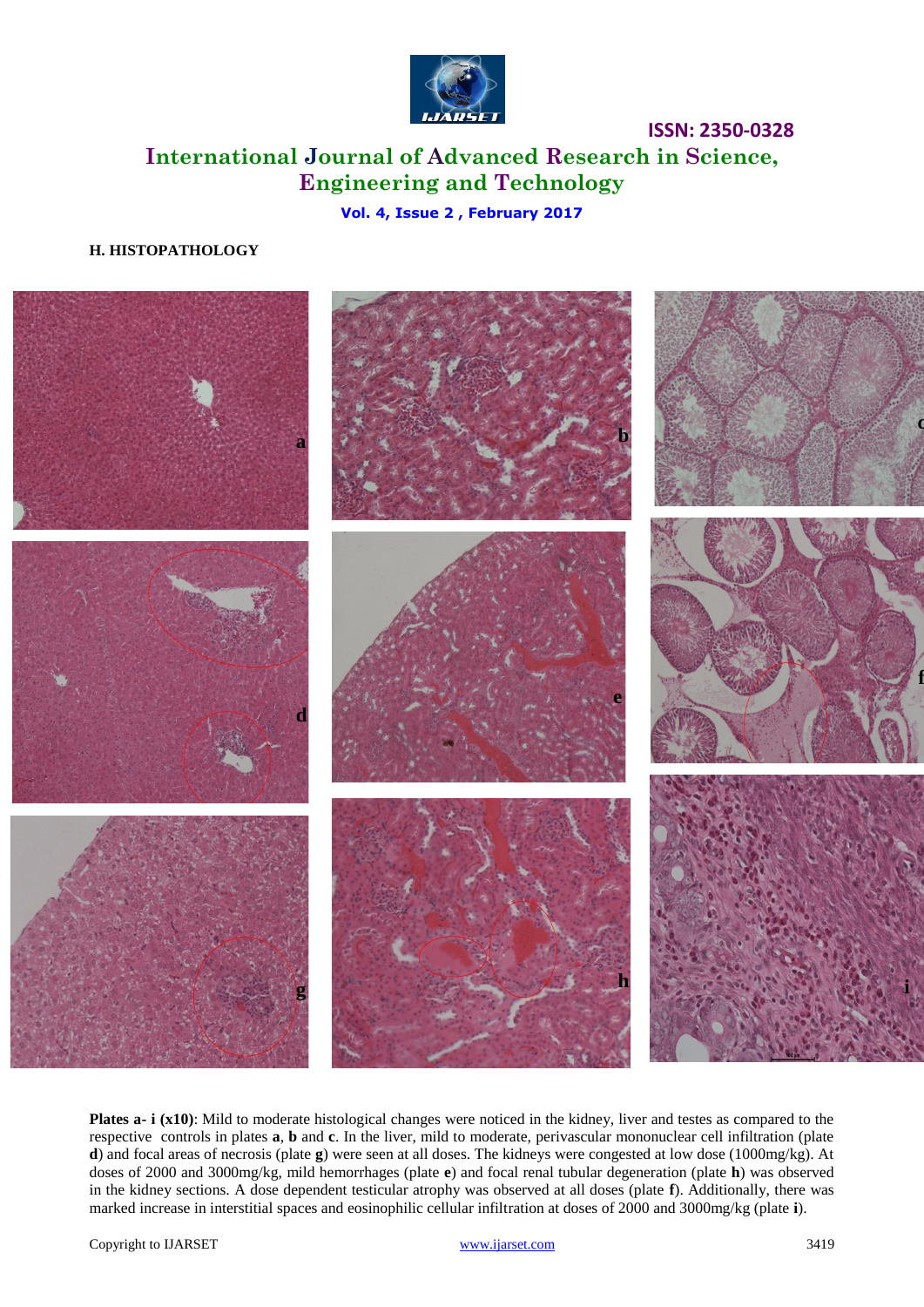

**ISSN: 2350-0328**

# **International Journal of Advanced Research in Science, Engineering and Technology**

**Vol. 4, Issue 2 , February 2017**

## **IV. DISCUSSION**

Administration of *Terminaliaschimperiana* root extract at all the doses resulted in no significant difference in the kidney-body weight ratio when compared with the control group In contrast, the administration at all the doses resulted in significant reduction in liver-body weight ratio after 21daysof administration with average values of 0.032, 0.026 and 0.032 when compared with the control ratio value of 0.037 (Figure 1) this suggests that the plant extract might have caused constriction in the cells (hepatocyte).For the testes, apart from the 1000 and 3000 mg/kg body weight dosages which compared favorably with the control, 2000mg/kg dose significantly increased the ratio with ratio value of 0.016 when compared with the control ratio value of 0.011 after 21 days of administration. The increase in the testicular-body weight ratio at 2000 mg/kg dose may be attributed to increased secretory activity of the organ.From the histopathology study no significant lesions were seen in all the control and test subjects after administration of aqueous extract of *Terminalia schimperiana* root for seven days.However, mild dose-independent hepatocellular degeneration was noticed insections of the liver of all test groups after 21 days. This suggests that the prolonged administration of the extract may have adverse effects on the liver. This result further confirms the observations of the liver organ-body weight that has been discussed. Kidney is a very important organ that maintains acid-alkaline concentration of sodium and potassium in the blood and other fluids of the body. For the kidneys,No significant lesions were detected until after 21 days of administration wheremild hyaline degeneration and renal congestion was noticed in kidney when compared with the control group. Hence this supports the fact that no variation was seen in the kidney-body weight ratio between the test and control groups. Dose-dependent testicular degeneration,atrophy,interstitial thickening and eosinophillic infiltration were noticed in all test groups after 21days. (Plate 9-12). . The extract did not have sedative effect on the rats after 7.5 minutes trial with the hole-board technique. The number of head dips and rears were not significant while the locomotive activity was increased at all the doses tested.There was no significant variation in food and water intake between the treatment and control groups. No significant weight variation or treatment-related defects nor overt signs of toxicity, stress or behavioral changeswas also noticed.

### **V. CONCLUSION**

Therefore from this study, the extract did not change the kidney body weight ratio but had effect on the liver and testes organ-body weight ratios, also the extract caused mild histological changes in the testes, liver and kidney tissues in male wistar rat probably as a result of the prolonged continuous use for 21 days.

#### **ACKNOWLEDGMENTS**

We thank theDepartment of Biochemistry and Sport science, College of Natural Sciences, Makerere University, Kampala, Uganda for the laboratory space provided for part of this study and The Central diagnosticlaboratory, COVAB, Makerere University, Kampala, Uganda for the use of the reagents and the Histopathology laboratory.

#### **REFERENCES**

2. Jones, E.W., "The Cece Forest Reserve, Northern Nigeria", Journal of Ecology, Vol 51 Issue 2 pp. 461-466, 1993.

3.Akande, J.A and Hayashi, Y.,"Potency of extract contents from selected tropical chewing sticks against staphylococcus aures and staphylococcus auricularis" World journal of Microbiology and Biotechnology, Vol. 14 Issue 2, pp. 235-238, 1998.

7. Ratnasooriya, W.D. and Dharmasiri, M.G., "Effects of *Terminalia catappa* seeds on sexual behaviour and fertility of male rats" *Asian Journal of Andrology*, Vol 2 pp. 213-219 2000.

<sup>1.</sup> Arbonnier, M., "Trees, shrubs and lianas of West African dry zones", Margraf Publishers, ISBN 3-8236-1419-3, 2004.

<sup>4.</sup>Batawila, K.,"Antifungal activities of five Combretaceae used in TogoleseTraditional medicine", .Fitoterapia, Vol. 76 Issue 2 pp. 264-268, 2005. 5. Yakubu, M.T., "Aphrodisiac Potentials and toxicological evaluation of aqueous extract of Fadogia agrestis (Schweinf, Ex Hiern) stem in male albino rats", PhD thesis, University of Ilorin, Ilorin., 2006

<sup>6.</sup> Suvarna, S.K, Layton C and Bancroft J.D., "Bancroft's Theory and practices of Histological Techniques" 7<sup>th</sup> Edition, Churchil Livingstone, 2013.